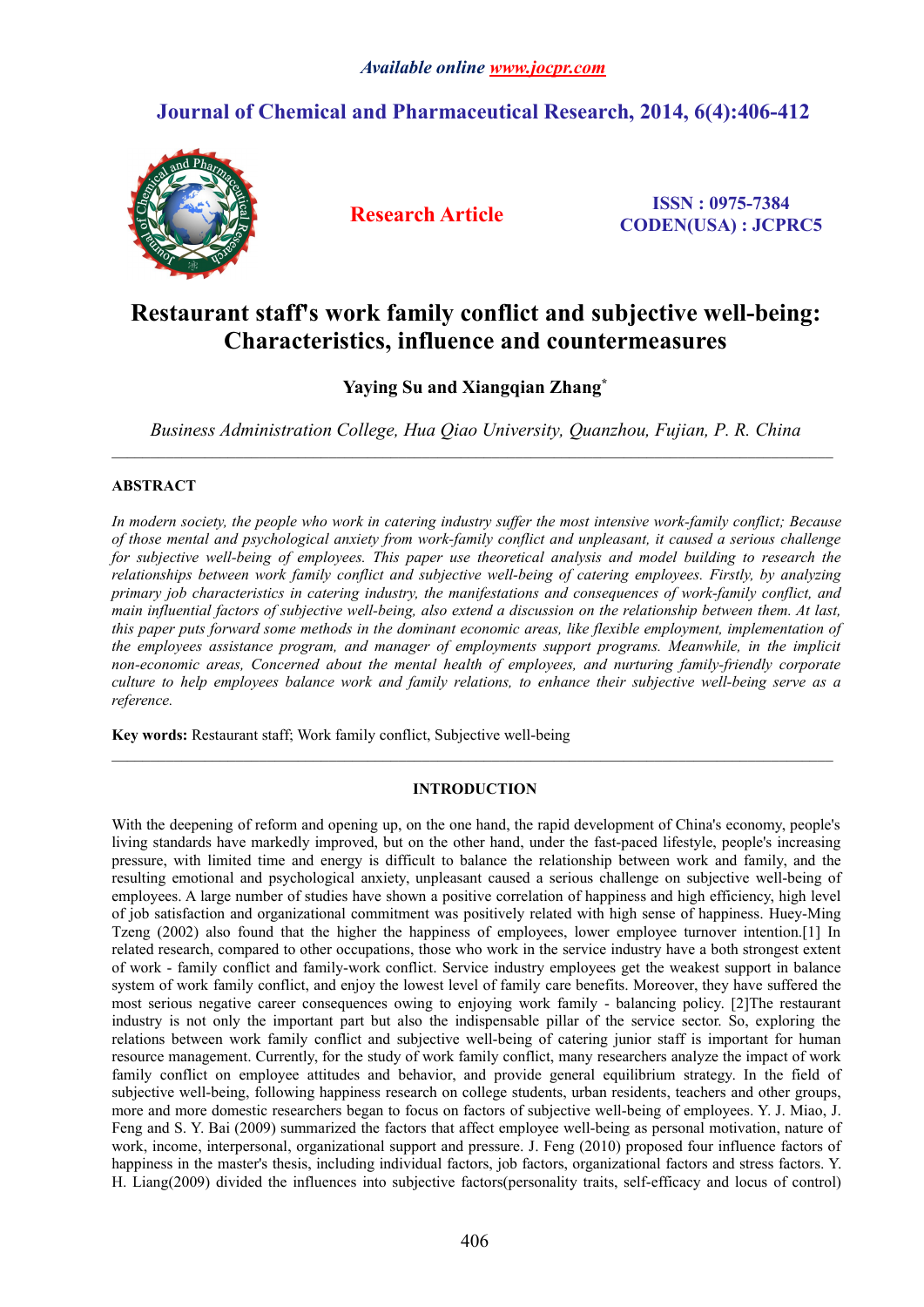and objective factors(economic factors, cultural factors, social support, job factors, family factors, and self-actualization). But few researchers do detailed analysis of the relationships and law of function between work family conflict and subjective well-being from some key factors, and put forward construction methods of employees' subjective well-being to integrate into the process of human resource management. Thus, this essay analyzes primary job characteristics in catering industry, the manifestations and consequences of work-family conflict, and main influential factors of subjective well-being, also extend a discussion on the relationship between them. At last, this paper puts forward some methods in the dominant economic areas, like flexible employment, implementation of the employees assistance program, and manager of employments support programs. Meanwhile, in the implicit non-economic areas, Concerned about the mental health of employees, and nurturing family-friendly corporate culture to help employees balance work and family relations, to enhance their subjective well-being serve as a reference.

*\_\_\_\_\_\_\_\_\_\_\_\_\_\_\_\_\_\_\_\_\_\_\_\_\_\_\_\_\_\_\_\_\_\_\_\_\_\_\_\_\_\_\_\_\_\_\_\_\_\_\_\_\_\_\_\_\_\_\_\_\_\_\_\_\_\_\_\_\_\_\_\_\_\_\_\_\_\_*

# **2. The connotation of work-family conflict and subjective well-being.**

### *2.1. The analysis on the concept and performance of work-family conflict*

The study on work-family relations began in the fifties of the 20th century in western countries. Work-family conflict and work-family balance are two aspects of the work-family relationships. Role itself, especially the female professional problems is the focus of the early research. Since the 1980s, more and more researchers pay close attention to work family conflict. Work family conflict is defined as a special inter-role conflict in which the role pressures from the work demands and family needs are mutually incompatible in some respects. [3] When personal time and energy are insufficient to meet the requirements of both work and family roles at the same time, work family conflict emerges. Greenhaus and Beutell (1985) distinguished three forms of work family conflict: time-based conflict, strain-based conflict and behavior-based conflict. More recently, researchers have begun to recognize the duality of work family conflict by considering both directions: work interference with family (WIF) and family interference with work (FIW) (Carlson et al., 2000; Frone et al., 1992; Frone, 2003). In the present study, we conceptualized Work-family conflict (WFC) as conflict due to work interfering with family, and family-work conflict (FWC) as conflict due to family interfering with work. Thus, the work family conflict can be subdivided into six dimensions: Time-based WFC; Time-based FWC; Strain-based WFC; Strain-based FWC; Behavior-based WFC; Behavior-based FWC.

# *2.2. The concept and forming rules of subjective well-being*

Subjective well-being (SWB) mainly refers to the subjective feeling and consciousness out of the concept of object, is one of comprehensive evaluation on one's living conditions and social status, including two parts of human emotion evaluation and cognitive evaluation. [4]Diener (2000) proposed the thinking structure of subjective well-being on the basis of past thirty years of research: (1) For the past, present and future life satisfaction; (2) Positive emotion experience; (3) Negative emotional experience; (4)The satisfaction of all aspects of life: work, family, health, economic status and self. [5] SWB is a subjective assessment of people's overall living conditions, this evaluation is one that includes joy, excitement, pain, sadness and other emotional experience and complex neural physiological processes of cognitive judgments in life. [3] L. L .Lou revealed the forming rules of SWB: external stimuli→basic emotions→processing→emotional significance→cognitive model→evaluation of SWB on the basis of the physiological mechanism of emotion and cognition. Forevermore, she divided the human life into two major categories: dominant field and implicit field, and argued that human has different generating mechanism of SWB in different field of life. In dominant field, the generation of SWB more affected by cognitive evaluation especially in the sense of social comparison, the ultimate happiness is generated in the joint action of the two feelings of emotion and cognition. In implicit field, the generation of SWB does not need the cognitive evaluation of brain center, without interference of the external cognitive evaluation, SWB is natural emotional experience and there are no negative effects of social comparison.

## **3.Work family conflict and subjective well-being of catering junior staff**

# *3.1. The characteristics of catering entry positions*

As important pillar of the service sector, catering industry mainly provide social life service for the development of the national economy, it is the combination of labor-intensive and knowledge-intensive. Catering product quality and service skills largely depend on the employees' experience and attitude. At different times, on different occasions or for different clients, catering products and service provided by the same staffwill be varying.The characteristics of catering entry positions are concluded following: (1) Special working hours: Compared to other industries, catering junior employees work longer. On a service jobs, most of the catering grass-roots staff average work 8-10 hours a day, even up to 12 hours, and there is overtime, shift phenomenon. In bars, KTV and other places, the employee's work time is not stable. They should clean up after all guests leave, often need to work until four or five in the morning. In addition, the working time of catering always concentrates at some stage, their work rhythm is uneven. To meet the needs of the guests, working hours depends on the guest dining time. When the guests rest, it's time to work for the catering employees. Especially during the holiday, the restaurant staff is as busy as bees.  $[6]$  (2)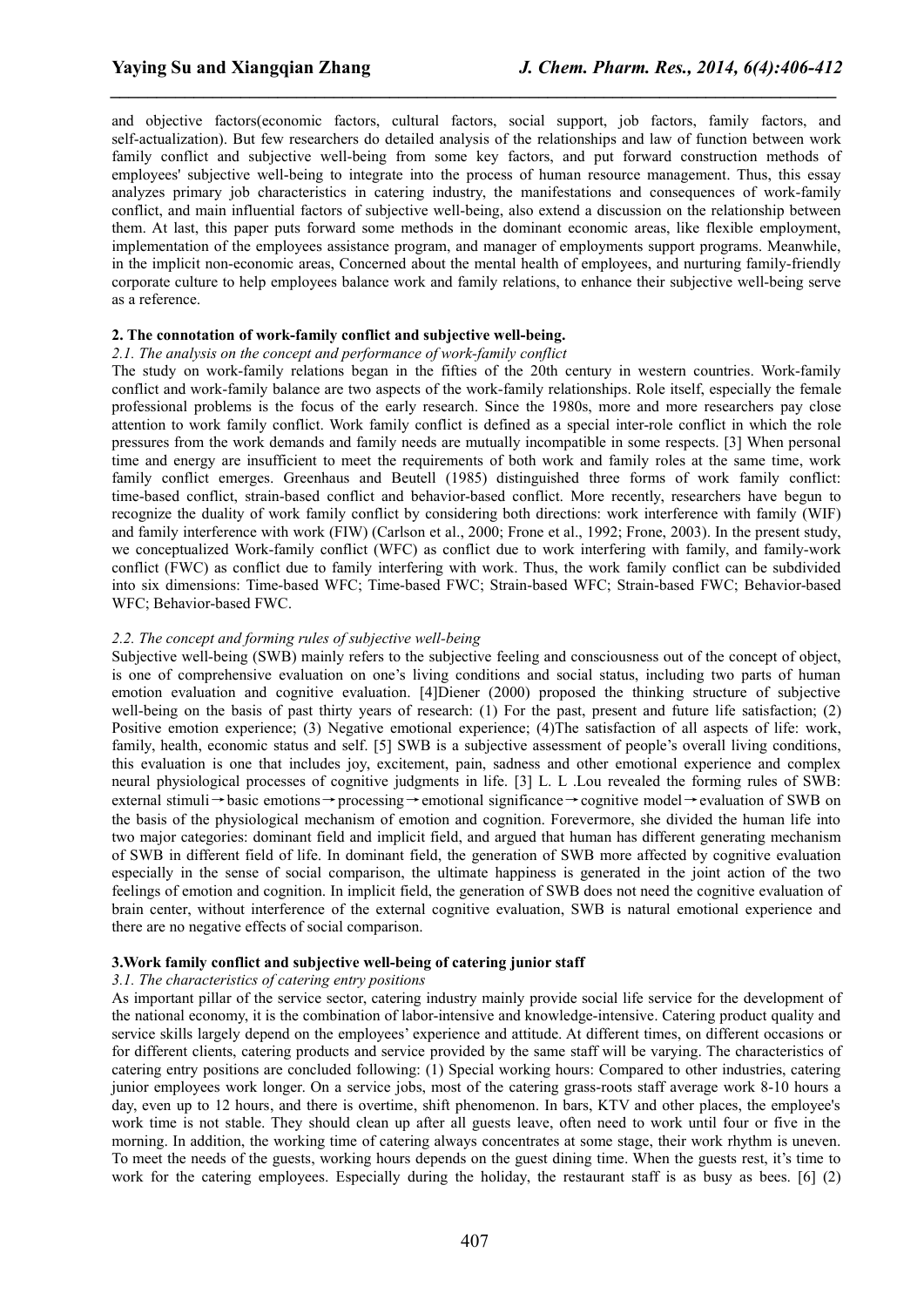Intensive workloads and the requirement for high quality of service: Diet products include not only the food but also service process. Catering grass-roots staff should contact with guests face to face. To provide guests with enthusiasm, sincere service, they need to spend a lot of emotional and psychological energy, full of pressure and challenges. Because of the special service objects, employees provide corresponding service according to the need of customers. In the periods of peak dining, noisy, but staff should try their best to lead customers, arrange seating, and assist the guest order and repast. This process requires the employee to be efficient and enthusiastic, which are both of energy consuming and stressful. In order to reach the restaurant's service standards, and satisfy the guests, catering staff should serve with relaxed and pleasant mood, their negative emotions is not allowed to be shown at work. [7]

*\_\_\_\_\_\_\_\_\_\_\_\_\_\_\_\_\_\_\_\_\_\_\_\_\_\_\_\_\_\_\_\_\_\_\_\_\_\_\_\_\_\_\_\_\_\_\_\_\_\_\_\_\_\_\_\_\_\_\_\_\_\_\_\_\_\_\_\_\_\_\_\_\_\_\_\_\_\_*

# *3.2. Work family conflict consequences of catering junior staff*

According to the investigation and study, compared to other occupations, employees in service industry have a strongest extent of work family conflict, which is much to do with their feature of jobs.[8] The work family conflict of catering junior staff mainly reflects in: (1) Time-based conflict. On one hand, due to longer working hours and most focus on the rest time of clients, employees spend less time on getting along with their family. Especially during the holidays, when family members call for collective outings, but catering junior staff can't accompany by, their potential guilty will lead to work-family conflict based on time. On the other hand, when family members urged them to participate in family activities, or have a sick family member in need of care, they can only ask for leave temporarily. This may affect the completion of work and their promotion, which is known as family-work conflict based on time; (2) Strain-based conflict. Catering junior staff service for a variety of customers, they should bear customer complaints and boss scolding. The intensive workloads tend to lead to stress, anxiety, fatigue, depressed mood, and it may influence family harmony if these moods were brought into family. This is work-family conflict base on strain. (3) behavior-based conflict. Similarly, employees would be bored, irritable and cold owing to an absence of support and understanding from their family, which may affect the quality of service. This is called strain-based family-work conflict. Time-based work family conflict and strain-based work family conflict will bring catering junior staff severe consequences both in economic and non-economic field.

# *3.2.1. Economic fields*

In the economic field, the junior staff in the restaurant industry suffered a long-term work family conflict, which would affect the individual wages, promotion, organizational commitment and turnover if they failed to deal with. When time-based FWC occurs, the individual may be absent or ask for leave because of taking care of the family, which directly affects the employee's basic income. Under family pressure, their mood would be affected. And the resulting gloomy and mistakes may be complained by customers, low efficiencyand terrible service would influence their performance bonuses. Even more, even if the employee have the competence for a higher position, considering his family influence on work, superior doesn't take him as candidate of promotion. When work family conflict reaches a certain level, catering enterprises could not try to understand the actual situation and develop strategies to help employees deal with work-family conflict, but reprimand and punish employees. This will worsen the status of employees, and reduce job satisfaction, organizational identification, resulting in low organizational commitment. In this case, employees are likely to choose to leave and hunt for other jobs so as to have more time and energy to balance work and family needs.

### *3.2.2. Non-economic fields*

In the family, as a result of the interference of work, employees rarely accompany the aged, children and partners. The lack of communication for a long time makes communication barriers is more and more obvious, relationships, family affection fade. When employees show their negative emotions of the work at home, if the family members do not understand and support, quarrels and conflict is inevitable, which makes a direct impact on family harmony and marital satisfaction. In terms of individual health, work family conflict and low levels of health are closely linked. Employees play different roles in the work and family, the resulting role conflict and role overload could easily lead to psychological stress and physical exhaustion. One's time and energy is limited, if catering junior staff are under work family conflict for a long time, and unable to seek help outside or inner balance, it is easy to cause psychological and physiological diseases that affect the personal health.

### *3.3. Main influential factors of catering junior staff's subjective well-being*

L. L. Lou divided our life into dominant and implicit field. Based on the theory, the influence factors of grassroots employees subjective well-being can be divided into two categories: dominant factors and the recessive factors.

### *3.3.1. Dominant factors*

In the dominant areas, the main factors affecting SWB level of catering junior staff are following: (1) Wage. Wage is the basic and the most important source of family income for the majority of the junior staff, their household spending relies on wage. Although the effects of material factors on individual SWB is limited, but for catering junior staff, small wage change will affect their life. If the salary is not enough to satisfy the employees themselves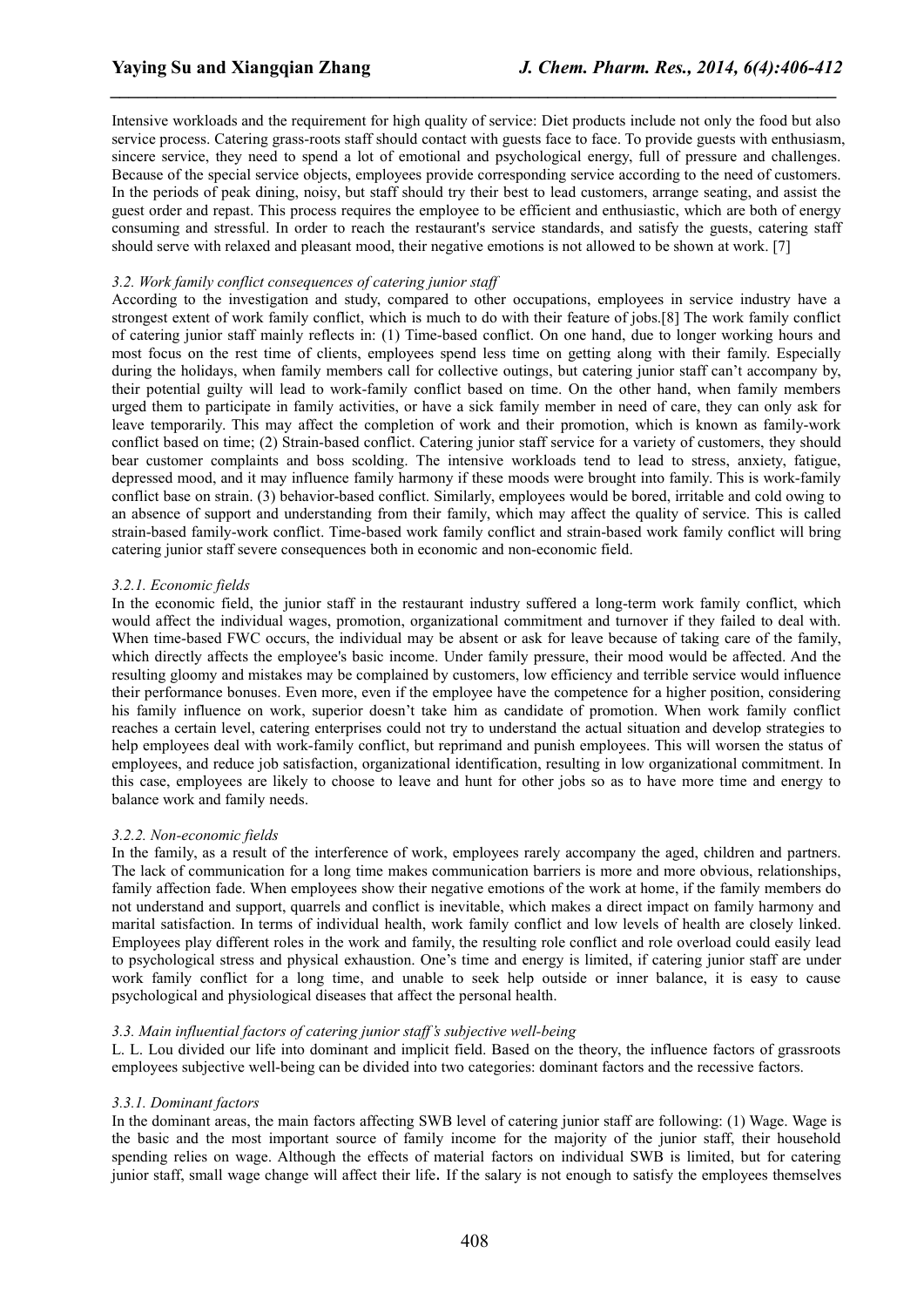and their families the basic physiological needs, their SWB level will be low obviously. [9](2) Promotion. Long-term work in the junior service work, boring, high repeatability, no promotion space, lack of challenge, it's easy to make employees exhaustion and burnout. Provided for promotion and fulfilled potential, employees will keep working enthusiasm, the job satisfaction and happiness also arise in the progress and growth. (3) The work arrangements. Work arrangements' impacts on SWB of catering junior staff mainly reflect in the work pressures. Appropriate pressure can improve the staff's job performance and job satisfaction. But it will be just the reverse and cause a series of negative reactions when the work pressure exceeds the capacity of staff.[9] Physiological manifestations of headache, rapid heartbeat, decreased appetite, etc., psychological stress, anxiety fatigue, may cause agitation, irritable mood, insomnia, etc., which led to a high absenteeism rate and turnover. [10] The work pressure of catering junior positions embodies in two aspects of workload and time arrangement. Some catering companies streamline personnel in order to reduce employment costs, resulting in unclear division of labor. There is no time to rest at the peak of dining, employees should not only help the kitchen but also serve and arrange guests seated. They still keep smiling to ensure the quality of service at an intensive work, which adds a lot of work pressure. On schedule, employees often have to work shifts and work extra hours, almost no right to choose the time on their own. In the situation, there isnothing much time to accompany their family and educate children, not to mention recreation and entertainment. What's worse, the subjective well-being of employees has been affected seriously.

*\_\_\_\_\_\_\_\_\_\_\_\_\_\_\_\_\_\_\_\_\_\_\_\_\_\_\_\_\_\_\_\_\_\_\_\_\_\_\_\_\_\_\_\_\_\_\_\_\_\_\_\_\_\_\_\_\_\_\_\_\_\_\_\_\_\_\_\_\_\_\_\_\_\_\_\_\_\_*

# *3.3.2 Recessive factors*

Health is the capital of revolution and two aspects of physical health and mental health are included. Job promotion and salary are no longer attractive if you don't have a good health. Mental health is the unity of individual internal coordination and external adaptation. In the established objective environment, a man of mental health would experience more positive emotions and weaken negative feelings, as a result of increasing SWB. Under the high strength and high-pressure, self-regulating and maintaining mental health plays an important role for catering junior employees in improving SWB.[11]After individual health problems solved, harmonious family relations is the protection of life satisfaction and marital satisfaction. [12]Family contradictions resulting from time-based WFC and strain-based WFC willaffect the SWB of catering junior staff. Do employees get understand, support and help from enterprise or family members is essential for the maintenance of family relationships. Moderate entertainment may help to eliminate the effects of stress at work, entertainment's impact on individual SWB is mainly manifested in the aspect of emotional experience. [13]In their spare time, employees can be entertained by way of their own interests and do the things they like to do. In this process, they experience positive emotions, such as happy, excited, relaxed, etc., and relieve work pressure and negative feelings caused by the family conflict, such as anxiety, tension, boredom, so as to promote individual SWB.[14]

# **4. Relationships analysis between work family conflict and SWB of catering junior staff**

# *4.1. Relations between catering junior staff's SWB and consequences of work family conflict*

Due to the characteristics of catering junior positions, employees encounter the time-based and stain-based work family conflict, resulting in serious consequences. In economic field, such as a decrease in revenue, promotion blocked and high turnover intention. In non-economic field, employees' health damaged, family relations faded, low job satisfaction and organizational commitment. This series of consequences affect the individual SWB by acting on the individual emotion, experience and cognitive evaluation. The degree of work family conflict is negatively related to subjective well-being of junior employees. [15] High level of work family conflict corresponds to low level of SWB, and high levels of SWB is associated with a lower degree of work family conflict.

Consequences ofwork family conflict of catering level employees in the economic field correspond to the dominant factor affecting their SWB, the consequences in non-economic areas and recessive genes correspond. The more severe the degree of work family conflict are, and aren't not solved within a certain period, the more serious the consequences will be, thus, employees show lower subjective well-being.[16] In dominant field, work family conflict lead to reduced revenue and low performance evaluation. Employees feel negative feelings after the emotional response to stimuli, and further cognitively evaluate the primary emotions. Comparing to the income of their expectations and others, they experienced a greater emotional gap. In the joint action of both affective and cognitive feelings, low level of SWB arises. In implicit field, there are family squabbles, individual physical and psychological discomfort, and low organizational commitment resulting from work family conflict. Employees perceive stimulus and make judgment according to their emotional experience, rather than find relevant information and appropriate comparison standard to cognitive processing. In this evaluation model of SWB, the happiness gap is smaller than the dominant field. But similarly, the negative effects caused by the unmet emotional needs have a direct link with SWB.

# *4.2. Relations between work family conflict resolution and SWB utility*

Life satisfaction, positive emotions, negative emotions are three basic composition of subjective well-being. The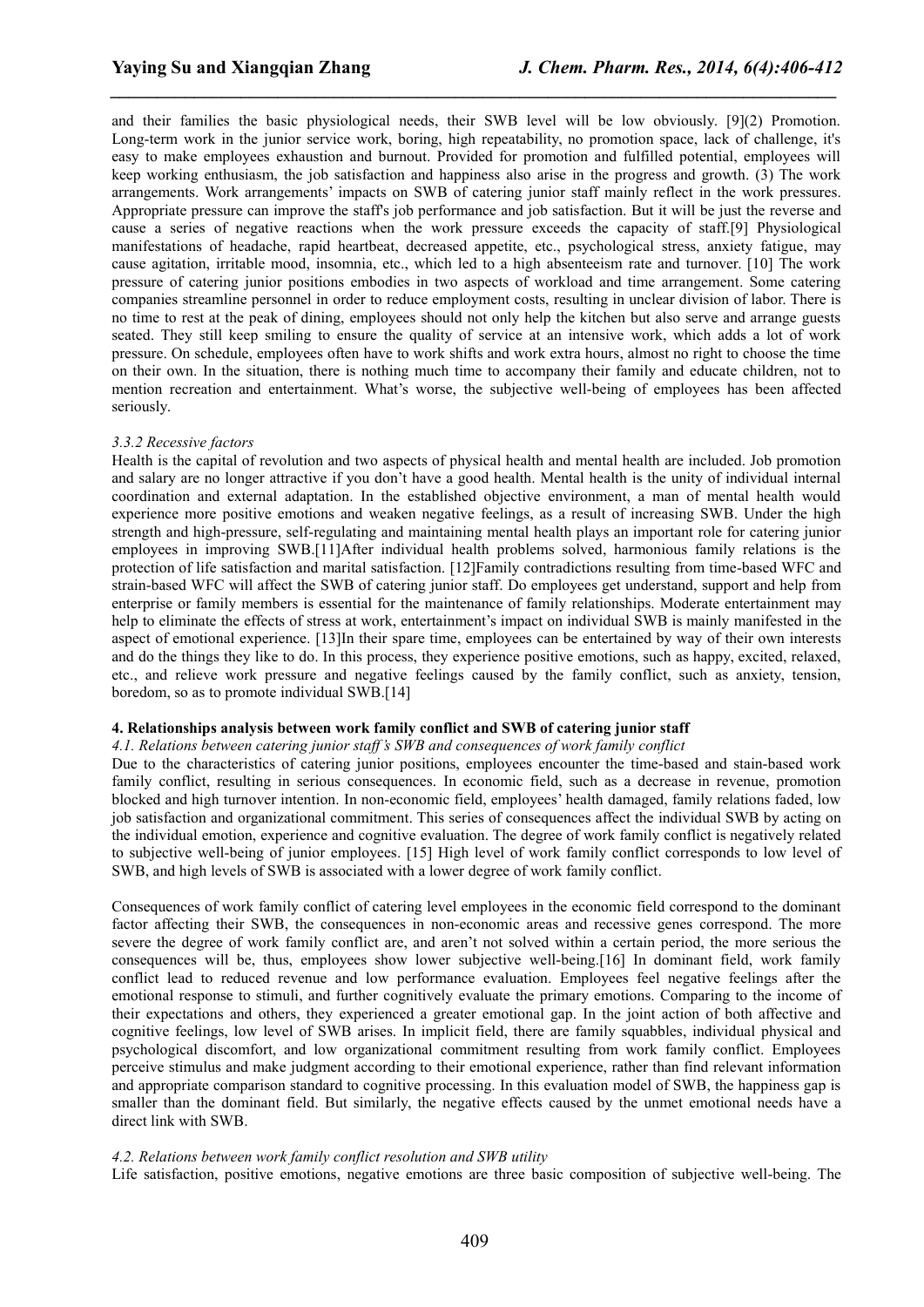individuals of low subjective well-being are not satisfied with their living conditions( including work, family, health, themselves) and social status, their experience of negative emotions (such as shame, anxiety, depression) is more than positive emotions (happiness, a sense of accomplishment and pride, etc.). In this case, the staffwill look for reasons in order to reduce a sense of dissatisfaction and improve individual SWB. If the low level of SWB is caused by work family conflict, employees will seek to balance work and family relations. [17]When the work family conflict alleviated or solved, staff may get a promotion and increasing incomes. However, as a result of cognitive setting and the lack of awareness of adaptability, the utility separates with the employees' subjective well-being. Employees think that they are deserved increased revenue and promotion, or compare with their expectation and others, thus the utility is weakened, and the raise of SWB level is limited. [18]But in implicit field, the alleviation of work family conflict is conducive to family relationships. In addition, individuals have enough time to focus on physical and mental health, thus strengthen the organization's identity. This series of utility without the participation of cognitive evaluation, employees experienced the emotion directly, and perceived happiness increment, there isno social comparison offset the utility. [19]So, companies and individuals could resolve work family conflict from the dominant economic and implicit non-economic areas of two-pronged approach to significantly enhance SWB of employees.

*\_\_\_\_\_\_\_\_\_\_\_\_\_\_\_\_\_\_\_\_\_\_\_\_\_\_\_\_\_\_\_\_\_\_\_\_\_\_\_\_\_\_\_\_\_\_\_\_\_\_\_\_\_\_\_\_\_\_\_\_\_\_\_\_\_\_\_\_\_\_\_\_\_\_\_\_\_\_*

### *4.3. Relational model of work family conflict and subjective well-being*



**Figure 1: Relational model of work family conflict and subjective well-being**

## **RESULTS AND DISCUSSION**

# 5. **Management advices ofwork family relations and SWB**

Happy catering junior staff often experience positive emotions, in the process, they naturally reveal the smile, showing enthusiasm and sincere attitude, pass happiness to customers and get high praise. In addition, their creativity, reliability and service quality are more likely to get approval from managers. [20]Catering enterprises' enhancing the overall well-being of employees is easier to drive positive emotions, creating a cheerful organizational climate and culture, to improve efficiency and quality of work. There isrelations between work family conflict and subjective well-being, as the important factors that affect employee's SWB, conflict resolutions are beneficial to the improvement of employees' SWB.

### *5.1. Dominant economic fields*

### *5.1.1. Flexible employment practices.*

During holiday and the peak of dining, catering junior staff has to work with intensive workloads and be busy like bees. Training stable part-time staff not only alleviates the employment needs of restaurant at dining peak, but also help to improve the flexibility of work arrangements. When regular employees should take time off for taking care of family members, part-time personnel work instead temporarily, this would avoid the enterprise loss and family feud. Catering enterprises could choose college students as long-term and stable part-time workers. They have enough spare time to attend a part-time job and are away from home, thus suffer the less work family conflict. Such a flexible employment not only alleviates the time-based work family conflict of formal employees to a certain extent, but also make the enterprise got a better balance between performance and human cost.

### *5.1.2. The implementation of the Employee Assistance Program benefits.*

High-intensity work and family responsibilities caused great pressure to catering junior employees. It is necessary to set up a systematic, long-term assistance and welfare programs for employees, including disease prevention, accident, family care policy. In the dominant economic fields, develop benefit plan about disease and accident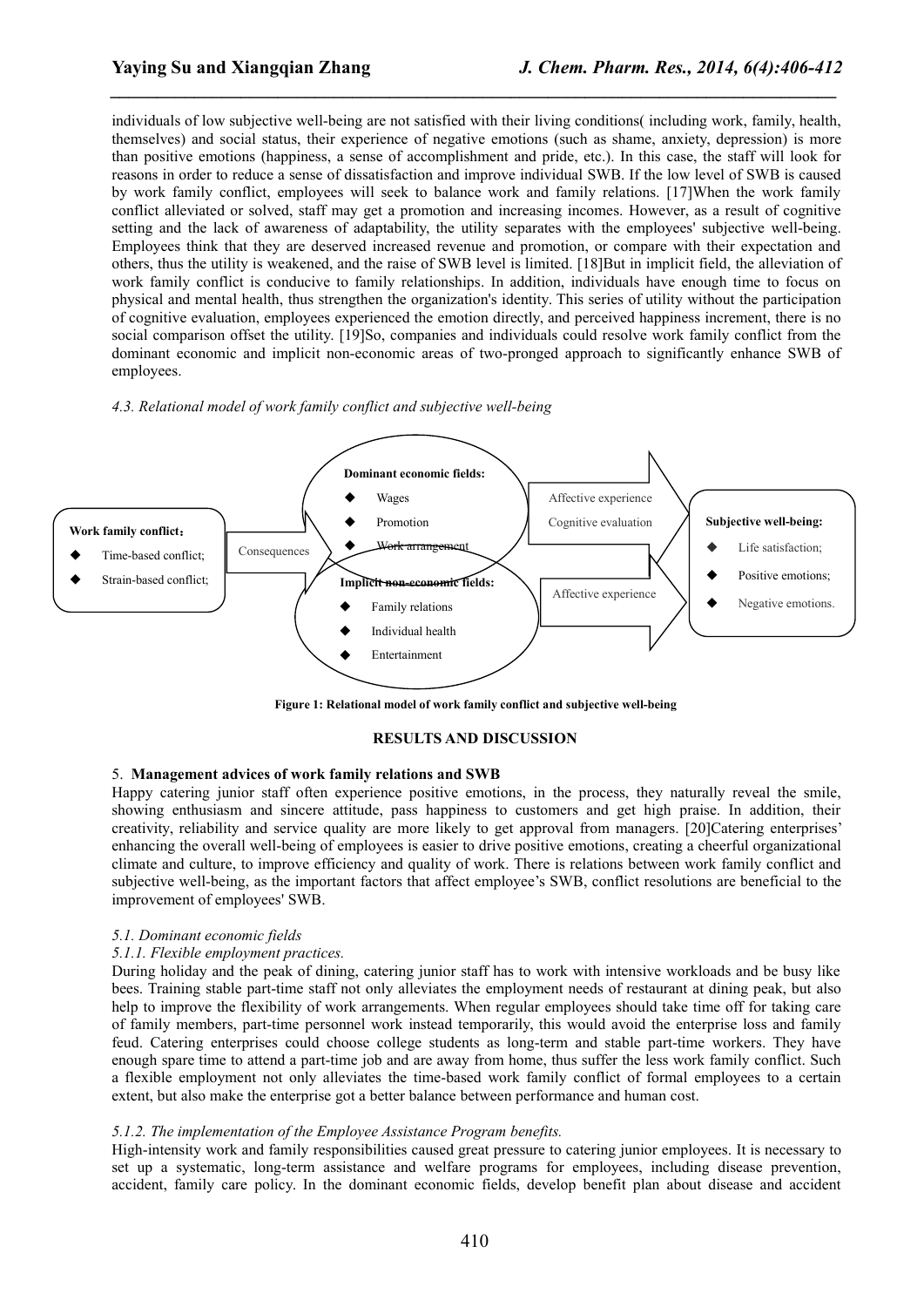prevention for employees. The implementation of family care welfare policies can help employees fulfill family responsibilities and enhance employees' corporate identity and loyalty, furthermore, it is conducive to understand and support enterprises for employees' family. There are a variety form of family care welfare policies, such as providing consultation services about child-care and pension information; Enterprises contact with authority care to ask for a discount price; Take caring for a sick child or the aged into the formal sickness days. Set up a manager to centrally manage family care policies, keep employees abreast of related services and benefits. On the implementation of employee welfare assistance program, supplemented by manager support plan, business executives, managers and other leaders must support work family balance system, and the employees' promotion not associated with. Only under the support of managers, employees will not worry about the negative effects on their career development owing to enjoyment of work-family balance system, such as reducing merit pay and yearly bonus, promotion hampered.

*\_\_\_\_\_\_\_\_\_\_\_\_\_\_\_\_\_\_\_\_\_\_\_\_\_\_\_\_\_\_\_\_\_\_\_\_\_\_\_\_\_\_\_\_\_\_\_\_\_\_\_\_\_\_\_\_\_\_\_\_\_\_\_\_\_\_\_\_\_\_\_\_\_\_\_\_\_\_*

### *5.2. Implicit non-economic fields*

#### *5.2.1. Focus on employee mental health*

In individual psychological health, business executive should pay more attention to the psychology and behavior of employees, provide guidance, consultation and training for the employees with poor bearing capacity. By positive psychology guidance, enhancing the employees' self-adjustment capacity and ability of balancing work and family relations, to mitigate the negative effects of strain-based work family conflict and improve job performance of employees. For employees, who are the subject and bear the serious consequences of work family conflict, they should clarify the relationship between work and family, define clear the responsibility for family, and conduct proper division of labor. In this way, actively seeking and keep a balance between work and family. If blindly take evasive attitude, problems remain unresolved and even exacerbated, what's more, as a result of ending in failure both at work and family. In addition, they can take part in recreational activities, such as physical exercise, travel, picnic, etc. to adjust the working status and eliminate psychological pressure.

# *5.2.2. Nurturing family-friendly corporate culture*

Because of the special working hours, catering junior staff rarely has the opportunity to dine and travel with their family. Therefore, on the one hand, catering enterprises should take the initiative to understand the difficulty of employees, establish a harmonious working atmosphere and treat the staffas their families, delivering the warmth of the enterprises, to enhance organizational commitment and lower turnover rate. On the other hand, provide opportunities of dining and entertainment with family members for employees. On family members' birthday or wedding anniversary, give employees consumption discount in the restaurant, so their families could enjoy greetings and services from the enterprise, and get a comprehensive knowledge and understanding about employees' work. On restaurants anniversary, employees could invite their family members to attend the banquet, and enterprises exhibit staff themselves and their team work achievements, inspiring employees and their families a sense of pride, to win more understanding and support from their families. For the employees themselves, keep effective and sincere emotional communication with the enterprise, and seek for help promptly, so that executives have a comprehensive understanding of their situation and give support to help them solve the problem. Besides that, in order to avoid the effects on employees' mood and the quality of service resulting from incomprehension of families, it is necessary to communicate effectively with their families and strive for the support of family members. Through the tripartite exchange based on the family members - employees - enterprise to nurture family-friendly corporate culture.

### **CONCLUSION**

This paper studies on catering junior staff's work family conflict resulting from the special characteristics of catering junior post. As dominant factors, economic conflict consequences have significantly negative impacts on the individual SWB in the dual role of cognitive evaluation and emotional experience. And the non-economic conflict consequences corresponding to the recessive influence factor of SWB, have limited negative effects on SWB due to lacking of the participation of cognitive evaluation. According to the above analysis, this paper builds the relational model of work family conflict and subjective well-being, and puts forward to alleviate the work family conflict and enhance subjective well-being of employees through flexible employment and implementation of staff assistance program in the dominant economic areas. Meanwhile, in implicit non-economic areas, focusing on employees' mental health and nurturing family-friendly corporate culture to help employees to balance work and family relations.

### **Acknowledgments**

This paper is one of The research program for Fujian China characteristic socialism theory system (2013A003), China Humanities and Social Science Fund which addressed by Zhang Xianqiang(11BJY003) and Huaqiao University's Academic Project Supported by the Fundamental Research Funds for the Central Universities which addressed by Zhang Xianqiang (12SKGC-QT02), Express thanks to the Fund support and all the participators.